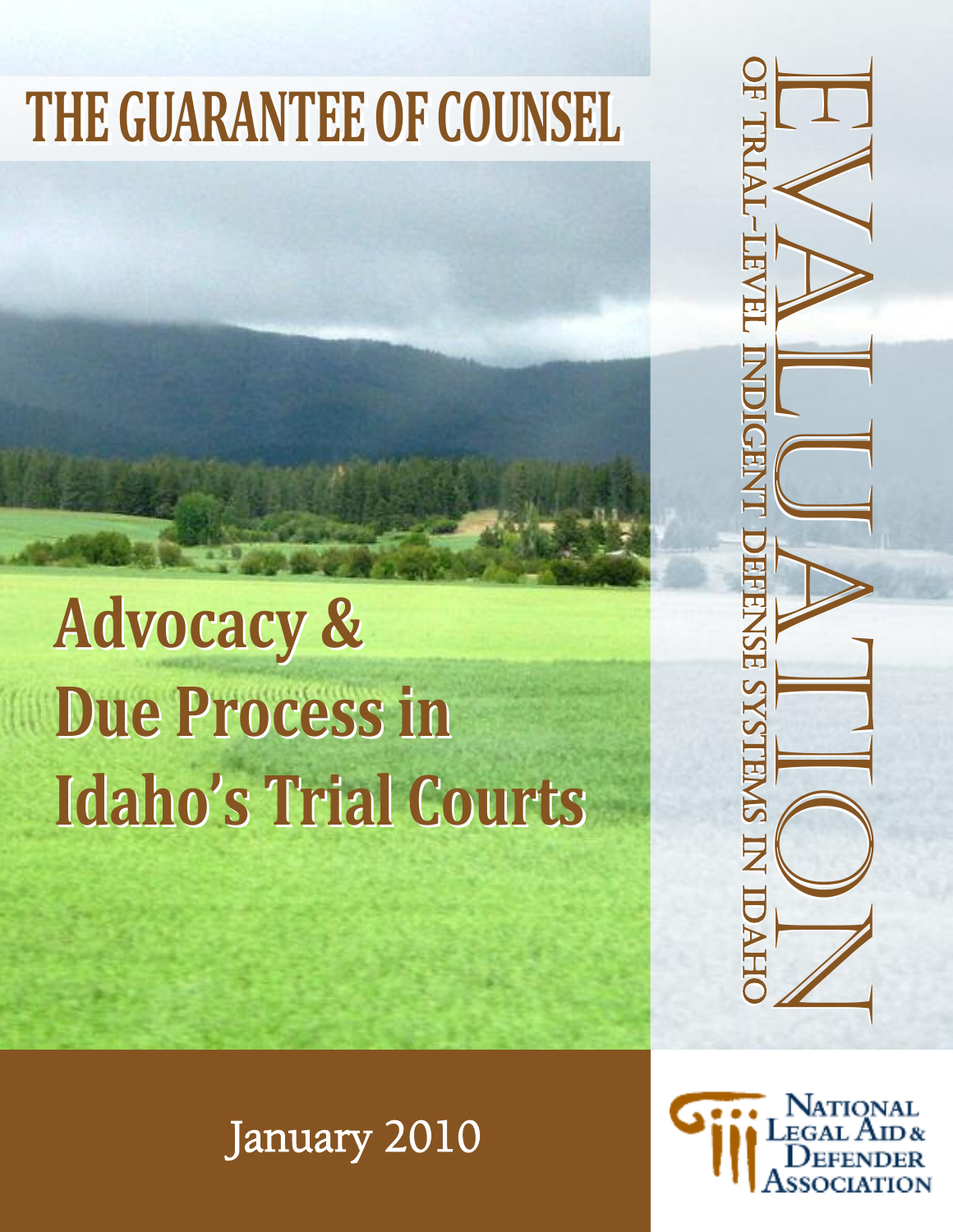*The Guarantee of Counsel: Advocacy and Due Process in Idaho's Trial Courts* is a publication of the National Legal Aid & Defender Association (NLADA). © Copyright 2010. No reprinting without the express written permission of NLADA.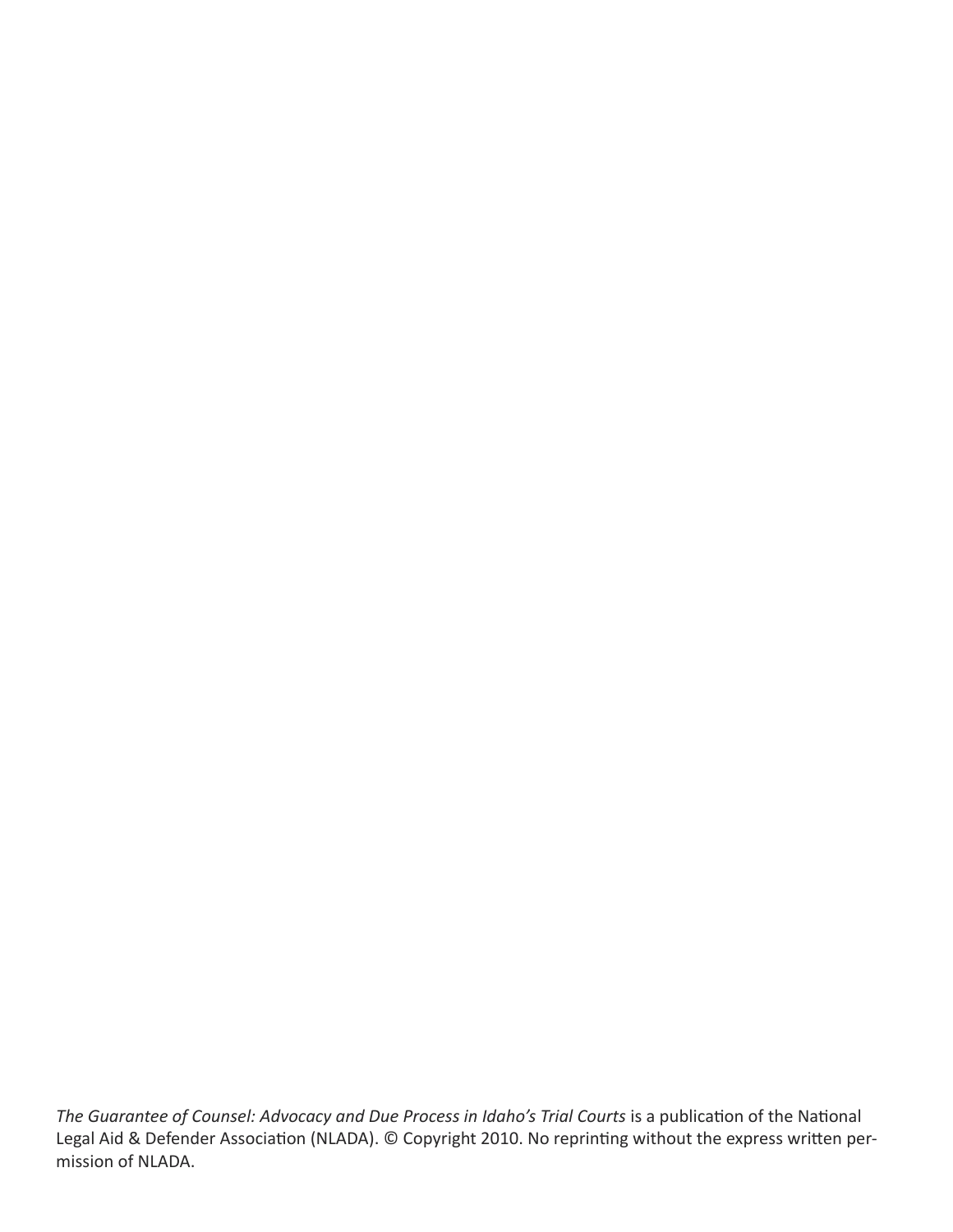# THE GUARANTEE OF COUNSEL Advocacy & Due Process in Idaho's Trial Courts

# Evaluation of Trial-Level Indigent Defense Systems in Idaho

January 2010

Researched & Written by: National Legal Aid & Defender Association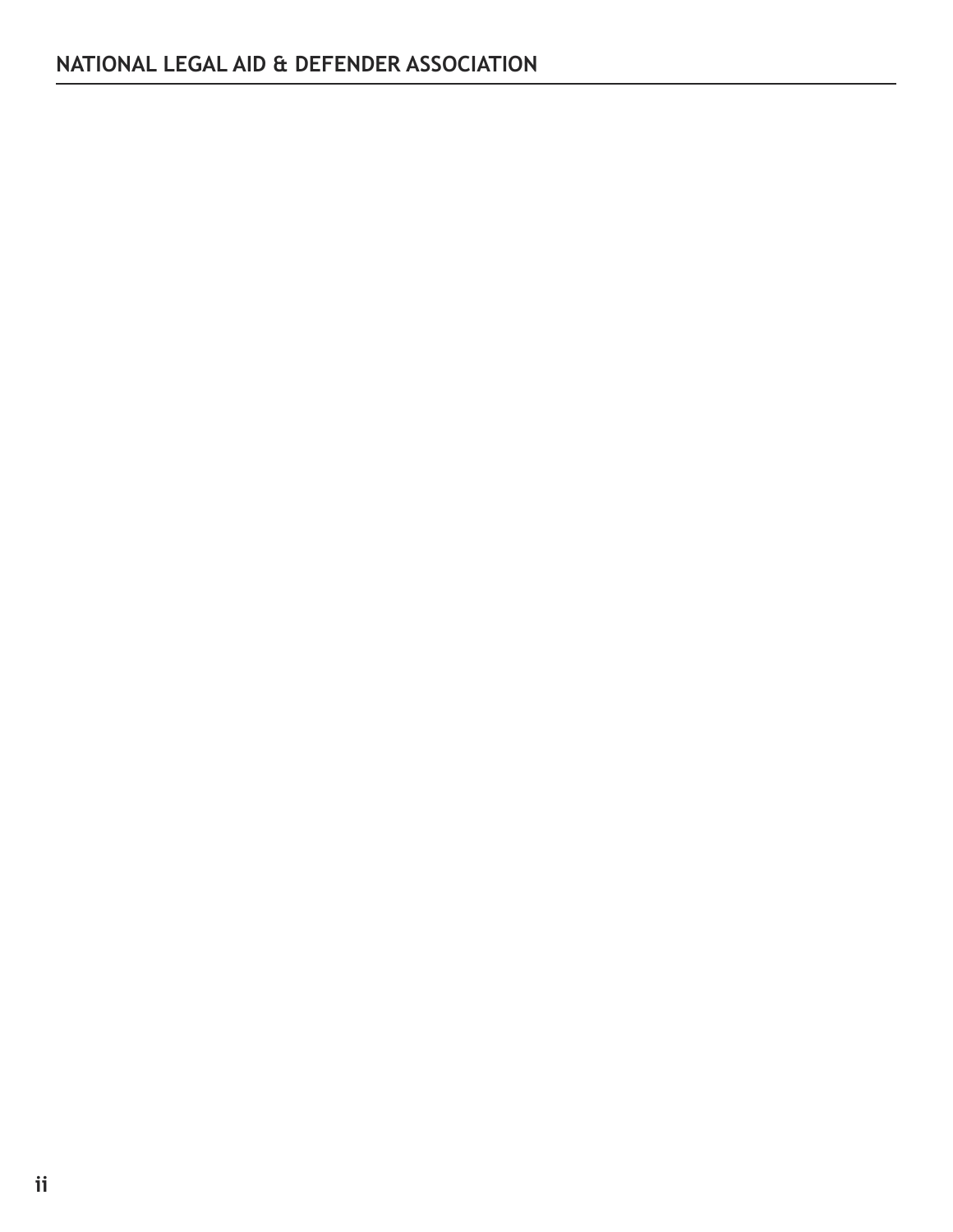"The right to be heard would be, in many cases, of little avail if it did not comprehend the right to be heard by counsel. Even the intelligent and educated layman has small and sometimes no skill in the science of law. If charged with crime, he is incapable, generally, of determining for himself whether the indictment is good or bad. He is unfamiliar with the rules of evidence. Left without the aid of counsel he may be put on trial without a proper charge, and convicted upon incompetent evidence, or evidence irrelevant to the issue or otherwise inadmissible. He lacks both the skill and knowledge adequately to prepare his defense, even though he have a perfect one. He requires the guiding hand of counsel at every step in the proceedings against him. Without it, though he be not guilty, he faces the danger of conviction because he does not know how to establish his innocence."

#### *Gideon v. Wainwright***, 372 U.S. 335 (1963)**

Our Constitution is the founding con-<br>tract of our collective interests, estab-<br>lishing the core tenets of a free society<br>and protected by a government whose authority tract of our collective interests, establishing the core tenets of a free society and protected by a government whose authority and power is vested upon it by its citizens. Of all the powers we give over to our government under this unique social contract, the authority to punish us for our crimes is the greatest and most fearsome. In 1963, the United States Supreme Court recognized in Gideon v. Wainwright the need to protect the individual against that power in ensuring due process. Declaring that it is an "obvious truth" that "lawyers in criminal courts are necessities, not luxuries," the Court ruled that states must provide counsel to indigent defendants in felony cases.

The National Legal Aid & Defender Association (NLADA) finds that the state of Idaho fails to provide the level of representation required by our Constitution for those who cannot afford counsel in its criminal and juvenile courts. By delegating to each county the responsibility to provide counsel at the trial level without any state funding or oversight, Idaho has sewn a patchwork quilt of underfunded, inconsistent systems that vary greatly in defining who qual-

ifies for services and in the level of competency of the services rendered. While there are admirable qualities of some of the county indigent defense services, NLADA finds that none of the public defender systems in the sample counties are constitutionally adequate.

The evidence to support this conclusion begins in Chapter II (page  $5 - 18$ ), with a spotlight on representation in Nez Perce County. Nez Perce County has made use of flat-fee contracts for defender services since before the Argersinger decision expanding the right to counsel to misdemeanor cases (1972). Flat fee contracting is oriented solely toward cost reduction, in derogation of ethical and constitutional mandates governing the scope and quality of representation — creating a conflict of interest between a lawyer's ethical duty to competently defend each and every client and her financial self-interest to invest the least amount of time possible in each case. The attorney handling misdemeanor and juvenile delinquency representation handles 322 percent of what national standards allow or to put it another way, she is carrying the caseload three attorneys could reasonably be expected to handle. And, this does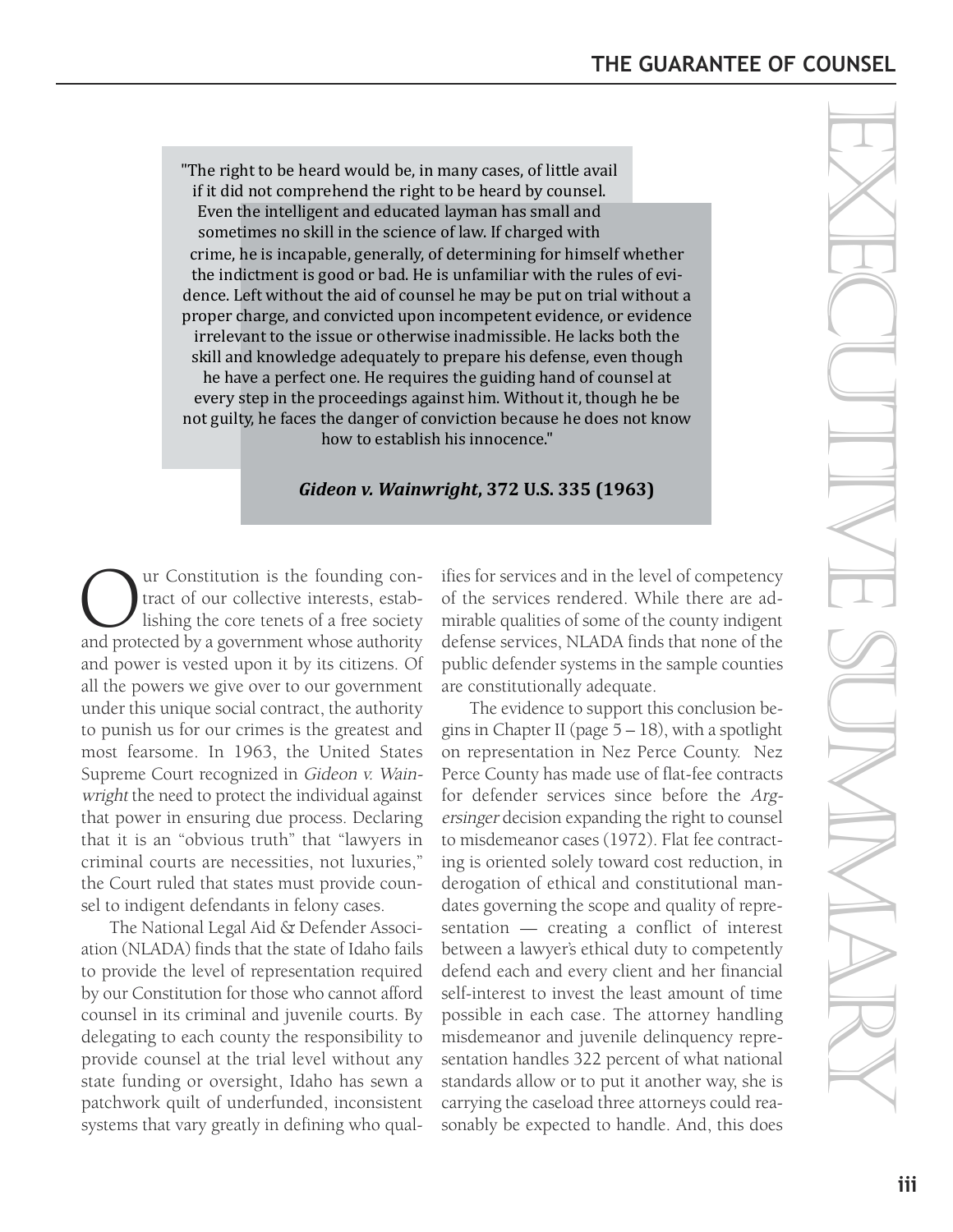### **Origin of the Study**

 $\overline{\prod_{\text{won}}$ n June 2007, the National Legal Aid & Defender Association (NLADA) released a comprehensive management audit of the Idaho State Appellate Public Defender. The report noted that many of the workload issues facing the appellate defender office could be remedied with improvements to the various county-based, trial-level indigent de-

fense systems across the state. Subsequently, the Idaho Criminal Justice Commission (CJC) authorized NLADA to conduct an evaluation of Idaho's adult trial-level services, under a limited grant from the Open Society Institute. The Idaho Juvenile Justice Commission (JJC) contracted NLADA in April 2008 to expressly



make juvenile representation an equal focus of the evaluation. To ensure that a representative sample

of counties was studied

— and to prevent against cherry-picking only the best or worst systems — NLADA requested the CJC identify the Idaho counties to be evaluated. A sub-committee of CJC selected seven counties representing diversity with respect to geography, population and services delivery model:

Ada, Blaine, Bonneville, Canyon, Kootenai, Nez Perce, and Power.

not take into account mental commitments and termination of parental rights cases also assigned to her or her time dedicated to her private practice.

Chapter III (page 19 – 42), details the excessive workloads in the other sample counties. The failure to meet basic national standards in these counties underscores the failings of state government under Gideon. While a state may delegate obligations imposed by the Constitution "it must do so in a manner that does not abdicate the constitutional duty it owes to the people." (Claremont School Dist. v. Governor, 147 N.H. 499, 513 (N.H. 2002)) In other words, the state has an obligation to ensure that the counties are capable of meeting the obligations and that counties actually do so. If the counties cannot meet the delegated responsibilities, the state — as the original obligor — must step in to

fulfill this obligation. At minimum, the state should therefore have a structure to assess whether counties are meeting Gideon. The NLADA assessment shows that the counties are not.

- If it were possible to evaluate the overall health of a jurisdiction's indigent defense system by a single criterion, the establishment of reasonable workload controls might be the most important benchmark of an effective system. Yet none of the studied counties have any workload controls in place, and the workloads in Nez Perce County and four of the remaining counties greatly exceed those allowed under national standards. In Bonneville, Canyon, and Nez Perce counties, attorneys are also allowed to maintain a private caseload of clients, without any monitoring of how many private cases they are handling in addition to their public caseload.
	- » In Bonneville County: A single attorney is assigned to handle more than four full-time attorneys' worth of work – and a caseload that allows only one hour and ten minutes per client. The office's five defenders are covering the number of cases 11 attorneys would be reasonably expected to handle per national norms, and their workload is compounded by the lack of investigative staff. The office has only \$6,000 in its budget for investigators, which is used almost exclusively on major felony cases. If any investigation is conducted in misdemeanor and juvenile cases, it is done by the attorney himself and rarely ever occurs.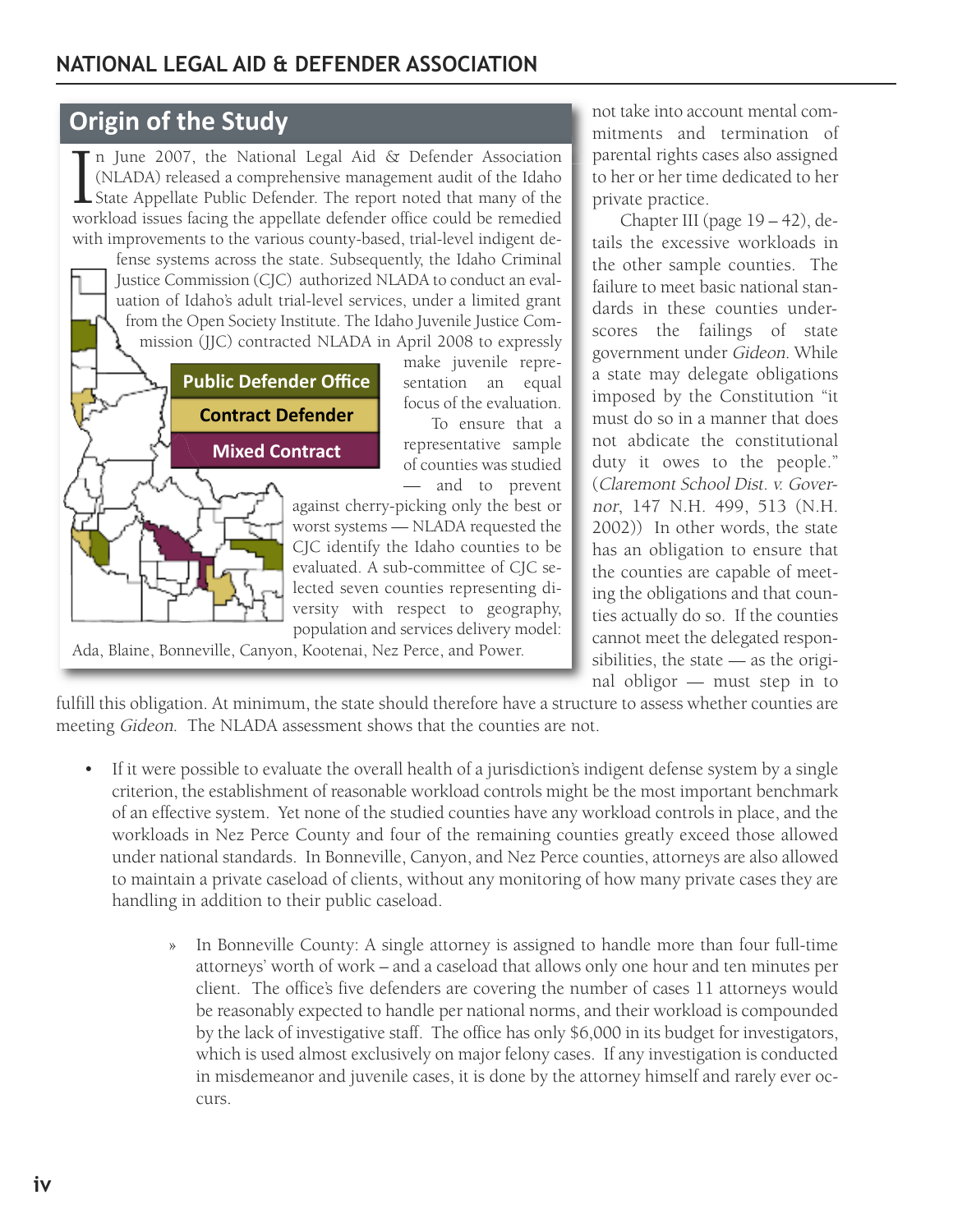## **Methodology**

The concept of using standards to address quality<br>concerns is not unique to the field of indigent de-<br>fense. In fact, the strong pressures of favoritism,<br>partisanship and/or profits on public officials underscore concerns is not unique to the field of indigent defense. In fact, the strong pressures of favoritism, partisanship, and/or profits on public officials underscore the need for standards to assure fundamental quality in all facets of government. For instance, realizing that standards are necessary to both compare bids equitably and to assure quality products, policy-makers long ago ceased taking the lowest bid to build a hospital, school, or a bridge and required winning contractors to meet minimum quality standards of safety. Likewise there must be minimum standards in the provision of counsel to the poor.

The American Bar Association's Ten Principles of a Public Defense Delivery System present the most widely accepted and used version of national standards for public defense. In the words of the ABA, the Ten Principles "constitute the fundamental criteria to be met for a public defense delivery system to deliver effective and efficient, high quality, ethical, conflict-free representation to accused persons who cannot afford to hire an attorney."

The ABA Ten Principles are a set of standards that are

interdependent. That is, the health of an indigent defense system cannot be assessed simply by rating a jurisdiction's compliance in each of the ten criteria and dividing the sum to get an average "score." For example, just because a jurisdiction has a place set aside in the courthouse for confidential attorney/client discussions does not make the delivery of indigent defense services any better from a client's perspective if the appointment of counsel comes so late in the process, or if the attorney has too many cases, or if the attorney lacks the training, as to render those conversations ineffective at serving a client's individualized needs.

The NLADA protocol combines a review of a jurisdiction's budgetary, caseload, and organizational information with site visits to observe courtroom practices and/or to interview defense providers and other key criminal justice policy-makers (e.g., judges, prosecutors, county officials). This methodology ensures that a variety of perspectives is solicited and enables NLADA to form as complete and accurate a picture of a public defense system as possible. NLADA site teams visited the sample counties beginning August 2007 and concluding February 2009.

- » In Canyon County: Felony attorneys are carrying workloads at 148.9 percent of national standards. Attorneys handling misdemeanor and juvenile cases averaged 954 cases per year, a workload that is 238.5 percent of national standard maximums.
- » In Ada County: The number of first-degree murder cases is "unprecedented" leaving the office unable to ensure that workloads are limited to a level that enables counsel to provide each client with high quality legal representation. The office received 238 felony cases in a single month in 2007, which projects to approximately 2,856 cases per year, or 952 per lawyer, permitting each lawyer to spend only 2.18 hours on each felony case. The number of misdemeanor cases in Ada County is staggering, with 12,000 cases per judge per year, so that misdemeanor attorneys have 200 to 300 open cases at every moment and probably 700 – 800 cases per year, allowing slightly more than two hours of attorney time per case.
- In Kootenai County: All attorneys carry a mixed caseload, but the attorneys handling felonies have caseloads that range from 152 percent to 217 percent of national standards, and attorneys handling misdemeanor and juvenile cases have caseloads that range from 163 percent to 213 percent of national standards.
- One Bonneville County judge we spoke with recognized the public defenders' crushing workload, noting: "The public defender shows a lack of preparation in routine hearings — arraignments, probation violations, and pre-trials. I'm convinced he doesn't even see the client before the hearings, because he's sitting in my courtroom explaining the process to the defendant and trying to work out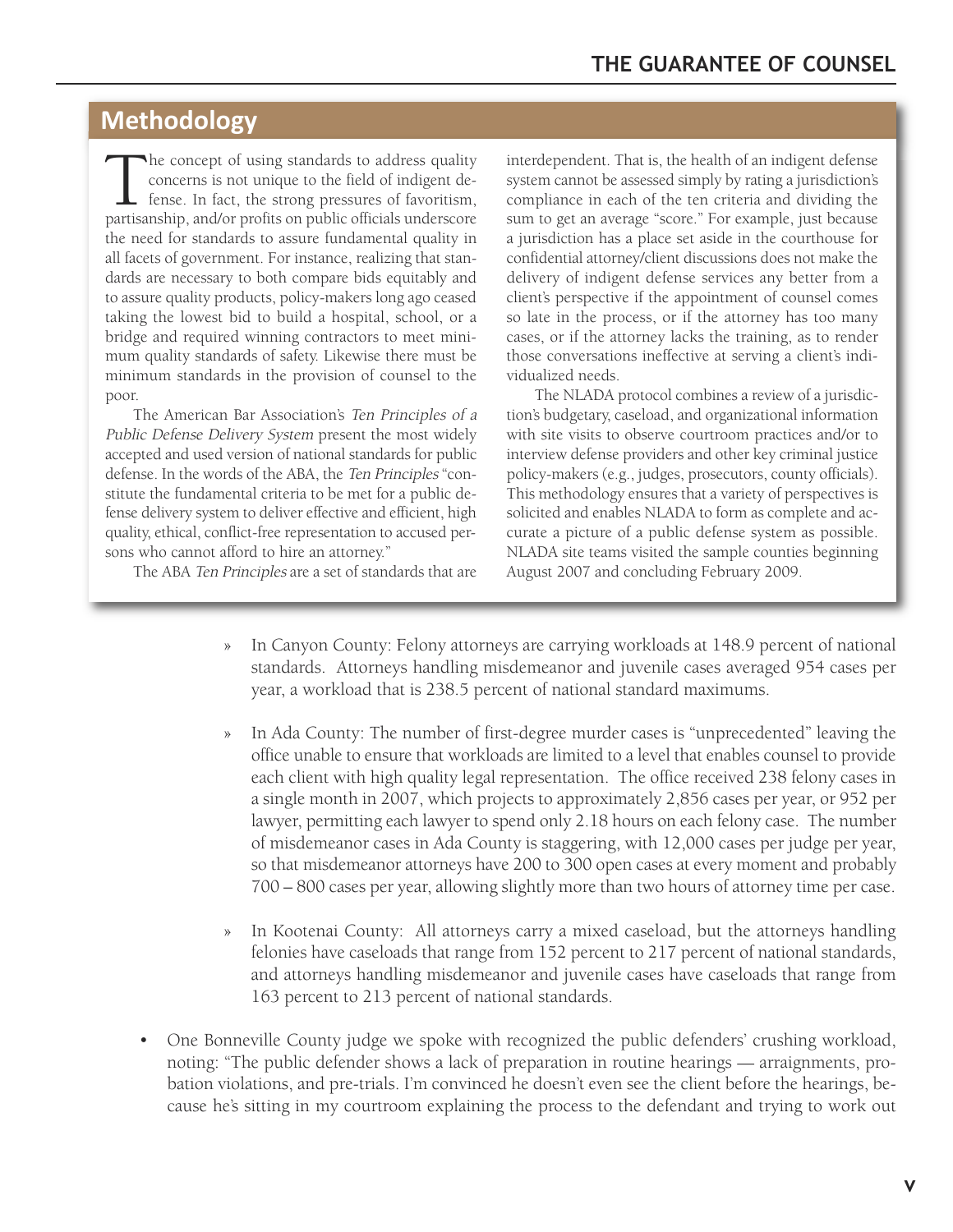how they're going to plea — things that should have happened well in advance. Typically a guilty plea is what he's going to recommend, because that's the safest thing to do for your client when you don't have time to investigate."

- The Canyon County indigent defense system devolved during the course of this study: Despite attorneys either averaging 223 felony representation cases per year — 48.9 percent above the prevailing national caseload standard of 150 felony cases per attorney per year — or 954 mixed-docket misdemeanor, juvenile delinquency, Child Protection Act cases per year (a workload, at best, more than 238 percent of the standard maximum), Canyon County officials terminated the contract of the public defender law firm due to budget constraints. The first request for proposal suggested the lowest bidder would win the new contract. A lawsuit by the original public defender law firm alleged, "The state does nothing to ensure that any particular county has either sufficient funding or adequate policies, programs, guidelines and other essential resources in place to guarantee its indigent defendants are provided effective assistance of counsel as mandated by the United States and Idaho Constitutions." Facing growing concern over the flat-fee bidding process, the Canyon County administrators quickly terminated the earlier request for proposals for defender services.
- The low level of compensation for public defenders offered by Blaine County creates a disincentive for contract attorneys to zealously advocate for their public clients to the same degree to which they advocate on behalf of their retained clients. NLADA notes that there are few trials, except in the most serious cases, and almost everything is pled out. There is no systemic litigation, such as challenging the denial of the right to a jury trial for a juvenile charged with a serious offense, and there is no independent use of investigators or experts to challenge the testimony of probation officers, mental health doctors, or state child welfare personnel.
- Even in Idaho's most populous county right to counsel services are problematic. Because Ada County is unable to sufficiently limit the workload of its public defenders many have acknowledged being worn out and having to cut corners. Defenders lack adequate support staff and resources, especially in capital cases. The investigation staff is not trained in mitigation work. And the office lacks paralegals and social workers.

One of the most glaring deficiencies is what passes for justice in the magistrate's division of Idaho's district courts where all misdemeanors are heard and where all felony charges begin. Chapter IV (page 43 – 56) details how people of insufficient means are routinely processed through Idaho's magistrate's courts without ever having spoken to an attorney. Local jurisdictions get around their constitutional obligation to provide lawyers in misdemeanor cases in a myriad of ways, including accepting uninformed waivers of counsel, pressuring defendants to "work out a deal" with the prosecutor prior to being given publicly-financed defense counsel, and threatening unfair cost recovery measures. Although misdemeanor convictions or sentences may not generally result in lengthy incarceration, the life consequences of convictions can be severe, including job loss, family breakup, substance abuse, and deportation — all factors that tend to foster recidivism.

Chapter V (pages 57-66) and Chapter VI (pages 67-74) continue the assessment of Idaho counties' public defense systems against the ABA Ten Principles. In Chapter V, NLADA focuses on the need to ensure that attorneys have sufficient time and confidential spaces within which to meet with their clients and on the requirement that the same attorney continues to represent the client from the moment of appointment and throughout the life of the case. Confidentiality is necessary both to effectuate the ethical obligation to preserve attorney-client confidences and to fulfill the responsibility of the system to provide a structure in which con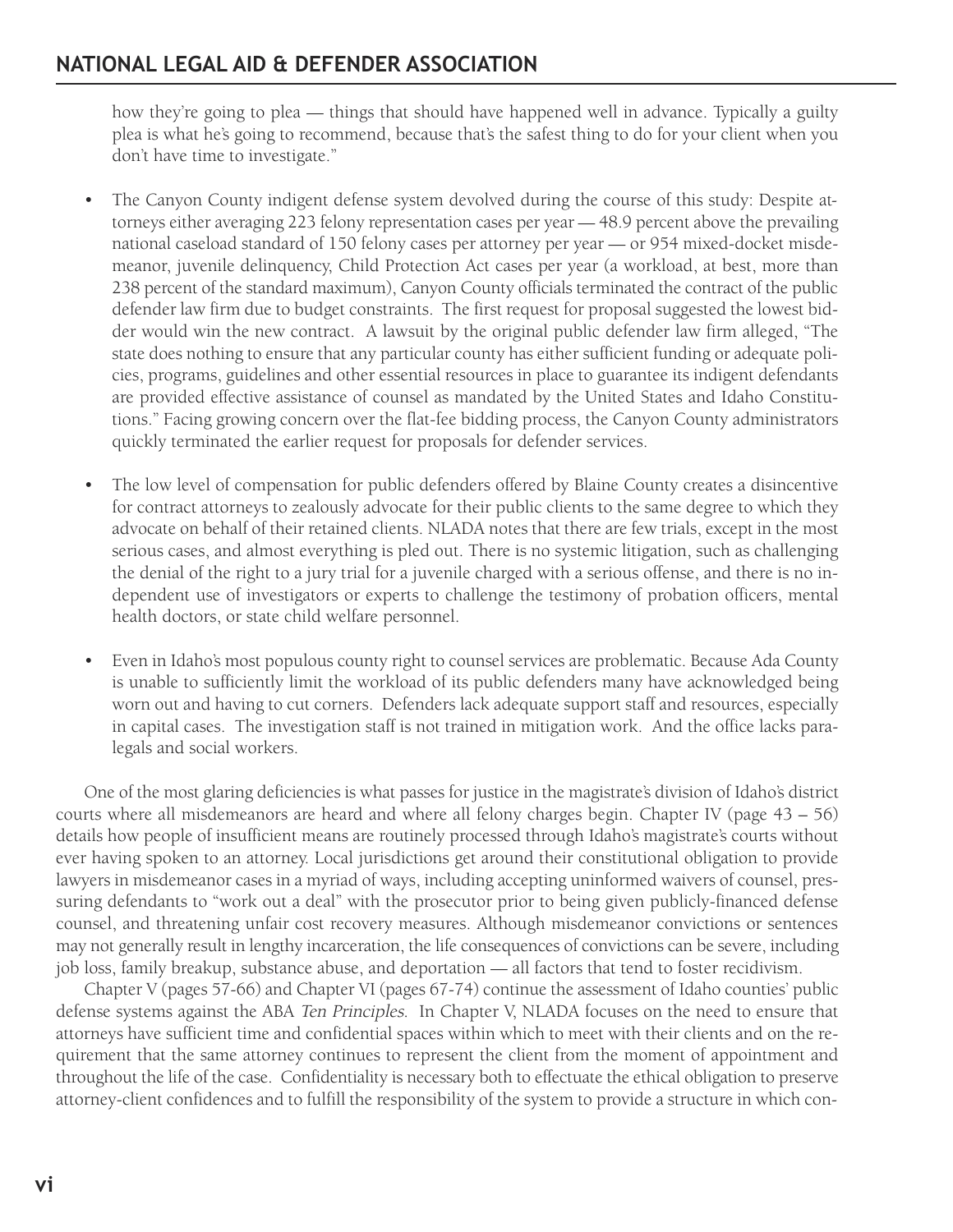fidentiality may be preserved – an ethical duty that is perhaps nowhere more important than in public defense of persons charged with crimes, where liberty and even life are at stake and client mistrust of public defenders as paid agents of the state is high. Continuous, or vertical, representation by the same attorney guards against "assembly line justice" that: inhibits the establishment of an attorney-client relationship fosters in attorneys a lack of accountability and responsibility for the outcome of a case, increases the likelihood of omissions of necessary work as the case passes between attorneys, is not cost-effective and is demoralizing to clients as they are re-interviewed by a parade of staff starting from scratch. Due to overwhelming caseloads, Idaho's most populous county of Ada is forced to employ horizontal representation, where a client is passed from lawyer to lawyer at each stage of the case. And all seven of the counties studied lack time and places to meet privately with clients, so that most attorneys are meeting with their clients primarily, if not only, at the courthouse on the day of a court proceeding, resulting in proceedings having to be continued, lawyers lacking sufficient information to advocate on behalf of their clients, and clients lacking understanding of what is occurring in their case.

The lack of training, supervision, and the ability to assign cases only to attorneys who have sufficient experience and training to competently handle them is the focus of Chapter VI. While attorneys recently graduated from law school or those with only basic skills can effectively handle less complicated cases and those with less serious potential consequences, significant training, mentoring, and supervision are needed to foster the skills of even the most promising young attorney before allowing her to handle more complex cases. Training must be an on-going facet of every public defense system. As the practice of law grows more complex each day, even skilled criminal defense attorneys must undergo training to stay abreast of such continually changing fields as forensic sciences and police eye witness identification procedures, while also learning to recognize signs of mental illness or substance abuse in a client. And continuous and systematic supervision and evaluation must be provided, else attorneys are left to determine on their own what constitutes competent representation and will often fall short of that mark. Public defense attorneys throughout our study lamented the lack of training available to them, variously describing what they received as "sink or swim," "on-the-job training," "virtually non-existent," "you got to do it to learn it," and "dive in and do it." Only three of the seven counties have the ability to match the experience of the attorney to the case-type they are being assigned to handle. And none of the counties studied have any formal supervision or evaluation procedures in place. An attorney's practice model is what he sees from his peers in court. Without any measure of performance expectations, the standard of practice as demonstrated by those who have worked in the system longest is usually what passes for all who come later.

Chapter VII (page 75 – 88) assesses the representation of indigent children in Idaho. Juveniles facing delinquency proceedings are an afterthought to the troubled adult system. Children who come in contact with delinquency courts too often have been neglected by the full range of support structures that normally channel children in appropriate constructive directions. When they are brought to court and given a public defender who has no resources and a caseload that dictates he dispose of cases as quickly as possible, the message of neglect and worthlessness continues, and the risk the juvenile will commit more — and worse crimes increases. The juvenile system can have the perverse effect of actually decreasing public safety and increasing the chance that more young people will fall into a lifetime of crime and imprisonment. In most instances, juvenile representation is provided by private attorneys under flat fee contracts. In those counties with public defender offices, delinquency cases are most often assigned to the newest and least experienced attorneys. And throughout the state, children are represented by lawyers with crushing workloads, extremely limited access to adequate resources for experts, social workers and investigative support, and a complete lack of specialized training for the assigned task. Idaho's juvenile defenders lack the time, tools and training to provide effective advocacy for the clients of the juvenile courts.

In conclusion, NLADA believes the inadequacy of the indigent defense systems in Idaho is more a result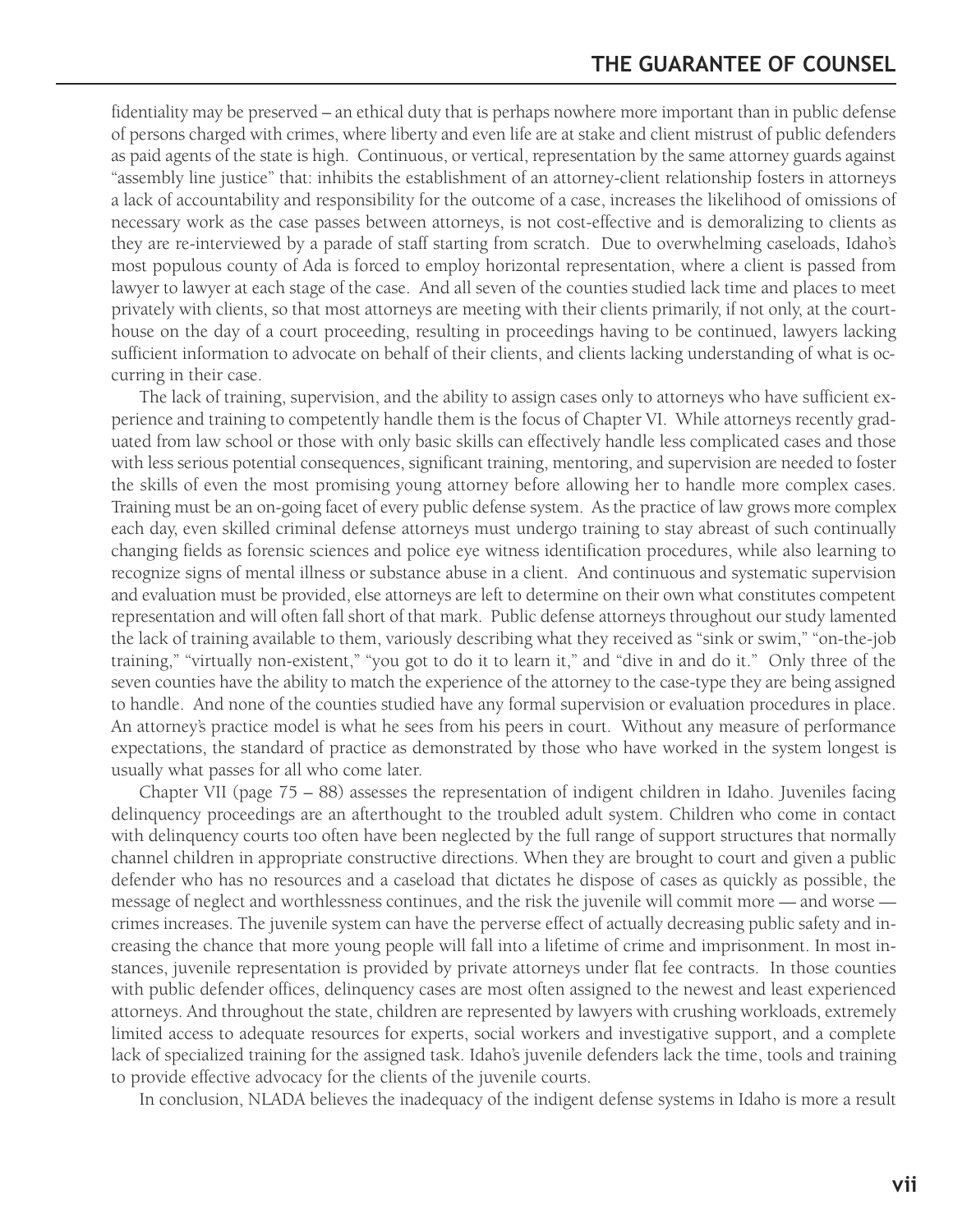### **NATIONAL LEGAL AID & DEFENDER ASSOCIATION**

of the evolution of a system begun decades ago and not an affirmative attempt on the part of state and local policy-makers to deny anyone's constitutional rights. Indeed, the various county defender systems NLADA observed throughout Idaho mirror much of the history seen in many of her neighboring states for much of the past four decades. However, in neighboring state after state — Wyoming, Oregon, Montana, Nevada and Washington for example — the move from county-based right to counsel systems to statewide oversight, uniformity, and funding has occurred or is occurring as of the writing of this report. Sometimes the change has come under threat of litigation, while some states have simply recognized the old way of doing things cannot be sustained. It is time for the state of Idaho to meet its constitutional duty under Gideon, and its progeny.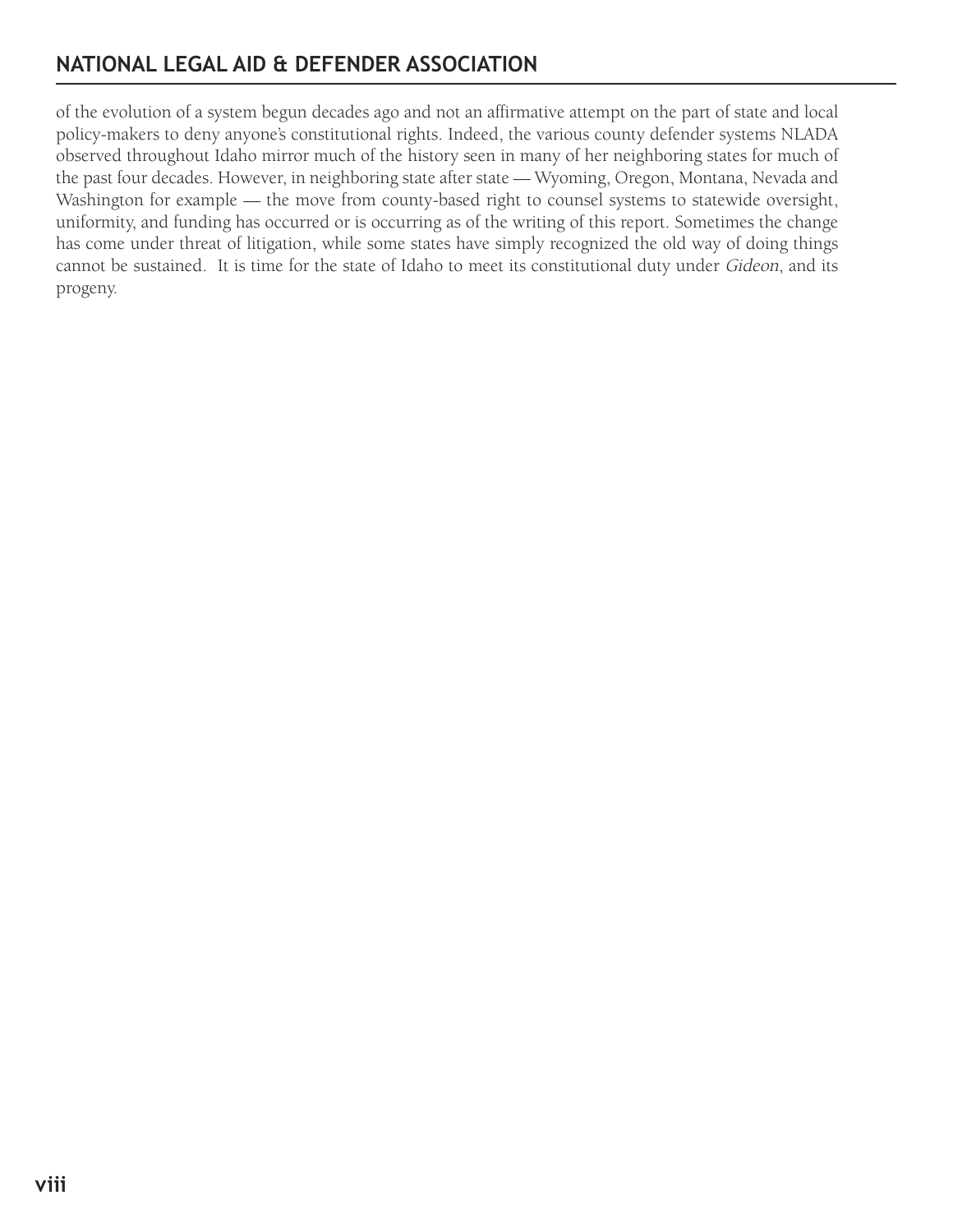The National Legal Aid & Defender Association (NLADA), founded in 1911, is the oldest and largest national, nonprofit membership organization devoting all of its resources to advocating equal access to justice for all Americans. NLADA champions effective legal assistance for people who cannot afford counsel, serves as a collective voice for both civil legal services and public defense services throughout the nation and provides a wide range of services and benefits to its individual and organizational members.